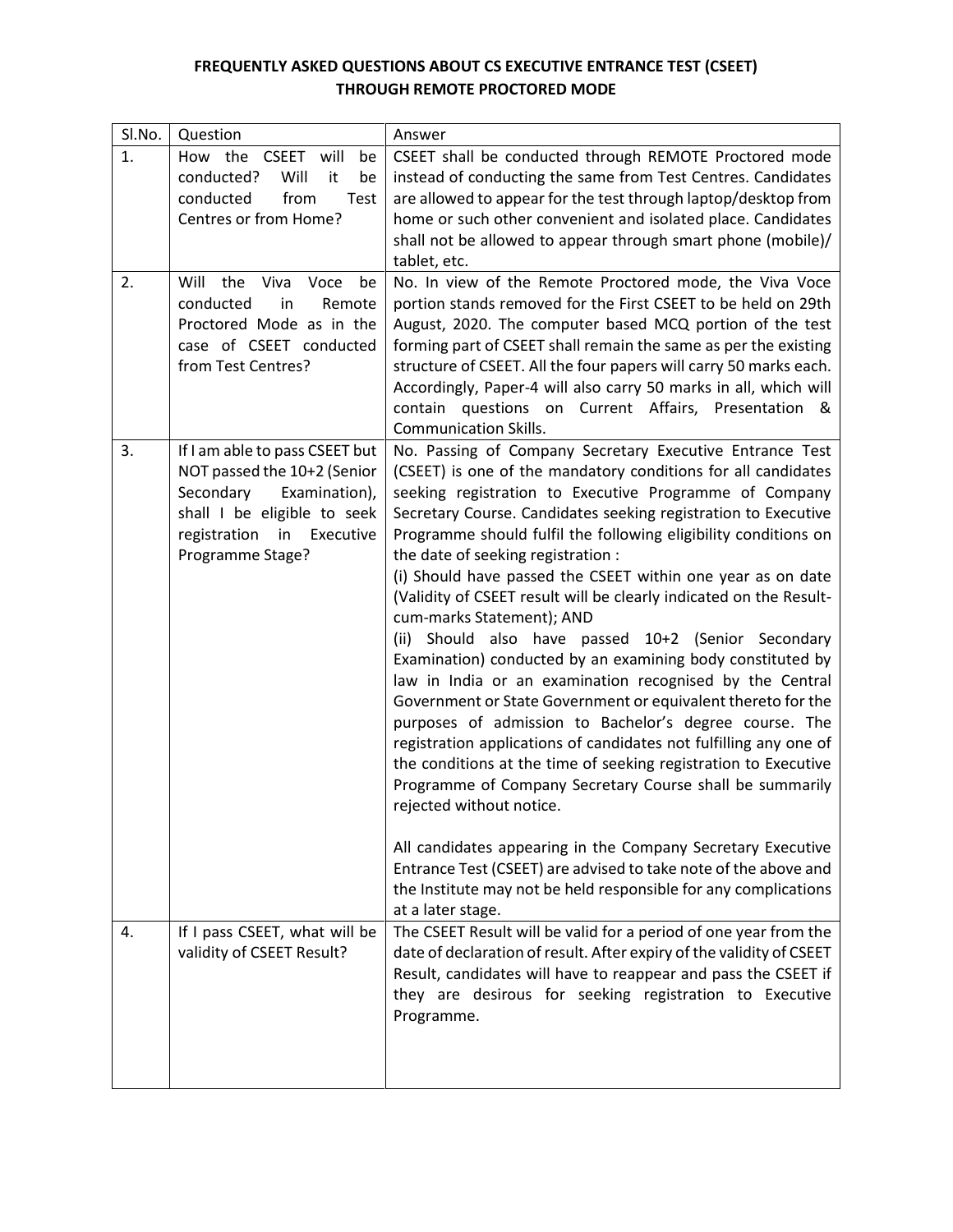| 5.  | What original documents I     | Candidates should keep with them (i) Admit Card; and (ii) One     |
|-----|-------------------------------|-------------------------------------------------------------------|
|     | am required to keep handy     | of the ORIGINAL Photo Identity Card issued by Govt.               |
|     | appearing in CSEET<br>for     | Departments viz. Passport, Driving Licence, PAN Card, UID         |
|     | through Remote Proctored      | Aadhaar Card, Voter Card handy for verification by the Remote     |
|     | Mode?                         | Proctors for securing appearance in the Test failing which they   |
|     |                               | shall not be allowed to take the Test. Candidates will not be     |
|     |                               | allowed to keep any other document with them other than           |
|     |                               | Admit Card and original Identity Card.                            |
| 6.  | What will happen if I try to  | Candidates are required to login to the Test portal 15 (fifteen)  |
|     | login after completion of 15  | minutes before the time specified for the commencement of         |
|     | minutes of the scheduled      | Test. No candidate shall be allowed to login for appearing in the |
|     | time of commence of Test?     | Test after completion of 15 minutes of the commencement of        |
|     |                               | Test.                                                             |
| 7.  | Can I finish the Test before  | No candidate shall be permitted to finish the Test until the      |
|     | completion of the scheduled   | expiry of 90 minutes of the commencement of the test.             |
|     | time of 2 hours?              |                                                                   |
| 8.  | What is the passing criteria? | Candidates are required to secure a minimum of 40% marks in       |
|     |                               | each part, i.e., Paper-1, Paper-2, Paper-3 and Paper-4            |
|     |                               | separately as the case may be, and 50% marks in aggregate of      |
|     |                               | all papers put together for passing the Test.                     |
| 9.  | Will there be any negative    | There will be no negative marking for wrong answers.              |
|     | marking?                      |                                                                   |
| 10. | Which are the items that are  | No candidate shall be allowed to keep with him/her any Book,      |
|     | prohibited during the CSEET   | Study Material, Handwritten or Printed Notes, Mobile Phone,       |
|     | ?                             | Headphone, Earphone, Pager, Digital Diary, Calculator, Blue       |
|     |                               | Tooth device, Laptop, Palmtop, Smart Watch, Health Band or        |
|     |                               | any other electronic device or gadget. Candidates are also not    |
|     |                               | allowed to use Pen/ Pencil and Paper for the Test. No person,     |
|     |                               | other than the bonafide candidate, shall be present for the test. |
|     |                               | Candidate should not converse to any one during the test or       |
|     |                               | read questions / answers aloud.                                   |
| 11. | Can a candidate use sheet /   | No paper, note book, etc is allowed during the Test.              |
|     | blank paper for rough work    |                                                                   |
|     | during the Test?              |                                                                   |
| 12. | Kindly inform the technical   | Candidate has to ensure that following technical requirements     |
|     | requirements to be arranged   | are available at his Desktop /Laptop (mobile/ tablet is not       |
|     | at my end for appearing in    | allowed) for appearing in CSEET:                                  |
|     | the examination?              |                                                                   |
|     |                               | Operating System - ONLY WINDOWS - 7/8/8.1/10.<br>1.               |
|     |                               | Processor: Minimum 2 cores<br>2.                                  |
|     |                               | RAM: 1 GB or above<br>3.                                          |
|     |                               | Screen Resolution: 1024 x 768 and Above<br>4.                     |
|     |                               | Browser - Chrome - Download latest from<br>5.                     |
|     |                               | https://www.google.com/intl/en_in/chrome/                         |
|     |                               | Web camera: Resolution 640 x 480, 15 frames per<br>6.             |
|     |                               | second (fps)                                                      |
|     |                               | Microphone: Any Model (External or Internal)<br>7.                |
|     |                               | Network bandwidth: 512 Kbps preferred / minimum<br>8.             |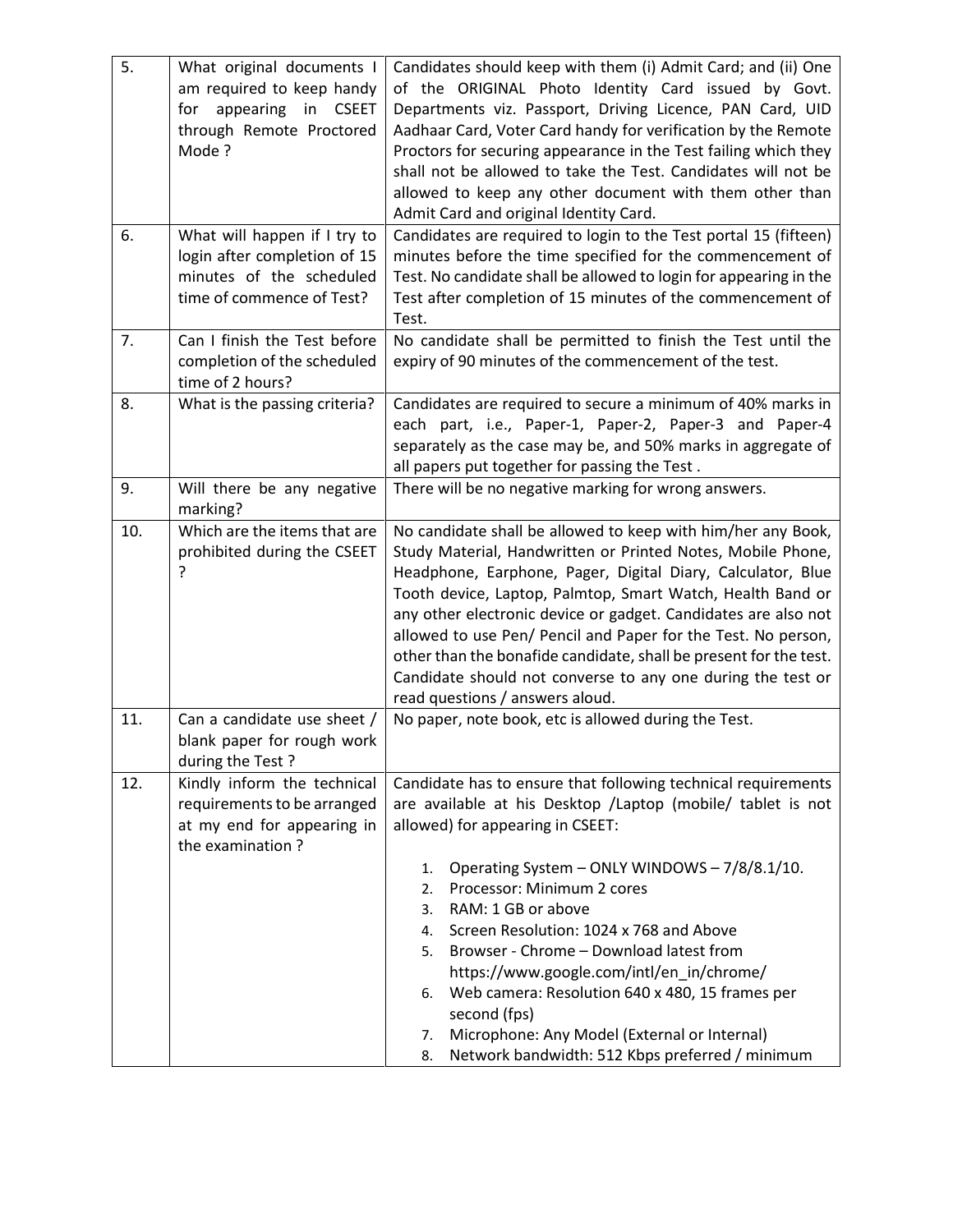|     |                                                                                                                                                                | .Net Framework $- v4.5.2 -$ download from<br>9.<br>https://dotnet.microsoft.com/download/dotnet-<br>framework/net452<br>10. Uninterrupted internet access with min 512 Kbps<br>11. Antivirus - 'any make' to be disabled - can be re-<br>installed post examination<br>12. Enable web cam and mic under Chrome settings -<br>Extensions<br>13. Disable ad blocker/pop up blocker under Chrome<br>Extensions<br>14. Download Any Desk - https://anydesk.com/en - this<br>will be helpful for the helpdesk team to take remote<br>access for any support needed to download the above.<br>15. Candidate to have administrative privileges on the                                                                                                                                                                                                                                                                                                                                                                                              |
|-----|----------------------------------------------------------------------------------------------------------------------------------------------------------------|---------------------------------------------------------------------------------------------------------------------------------------------------------------------------------------------------------------------------------------------------------------------------------------------------------------------------------------------------------------------------------------------------------------------------------------------------------------------------------------------------------------------------------------------------------------------------------------------------------------------------------------------------------------------------------------------------------------------------------------------------------------------------------------------------------------------------------------------------------------------------------------------------------------------------------------------------------------------------------------------------------------------------------------------|
|     |                                                                                                                                                                | laptop/desktop to enable installation/uninstallations.<br>16. Uninterrupted power supply to run the system<br>continuously during the test.                                                                                                                                                                                                                                                                                                                                                                                                                                                                                                                                                                                                                                                                                                                                                                                                                                                                                                 |
| 13. | Shall I be allowed additional<br>time if there are disruptions<br>due to power failure or<br>related<br>network<br>issues<br>during the course of the<br>test? | Candidates shall be allowed a maximum additional time of 15<br>Minutes to compensate the time loss if there are disruptions<br>due to power failure or network related issues with the<br>permission of live proctors. It is recommended that the<br>Candidates shall fully charge their laptop or UPS attached to<br>their desktops beforehand                                                                                                                                                                                                                                                                                                                                                                                                                                                                                                                                                                                                                                                                                             |
| 14. | What will be the process to<br>followed<br>before<br>be<br>appearing in the CSEET?                                                                             | The candidates appearing in CSEET shall be remotely proctored,<br>from the control room of the Institute, as per details given<br>below:                                                                                                                                                                                                                                                                                                                                                                                                                                                                                                                                                                                                                                                                                                                                                                                                                                                                                                    |
|     |                                                                                                                                                                | 1. Download and installation of SEBLite (Safe Exam Browser<br>using the link sent to the candidates through email preferable<br>before the Mock. (SEBLite shall not be uninstalled till<br>completion of CSEET)<br>2 Login using the credentials by the candidates as sent to them<br>by email and SMS before the Test.<br>3 At the beginning of each session, the candidate undergoes<br>an identity verification at 2 levels,<br>Level 1 : Capture of facial photo. During the Test, the AI tool<br>constantly monitors the picture of the candidate taking the Test<br>with the facial photo captured initially for any mismatch. In case<br>of any mismatch, the system will capture the anomaly and<br>notification to candidate / live proctor is also instantly<br>displayed.<br>Level 2 : Candidate will need to display Admit Card and Valid ID<br>Proof (PAN / Aadhar / Any other valid Govt. Approved ID) in<br>orginal. Proctor will instruct the candidate to display the Admit<br>Card / ID after the logging in to the Test. |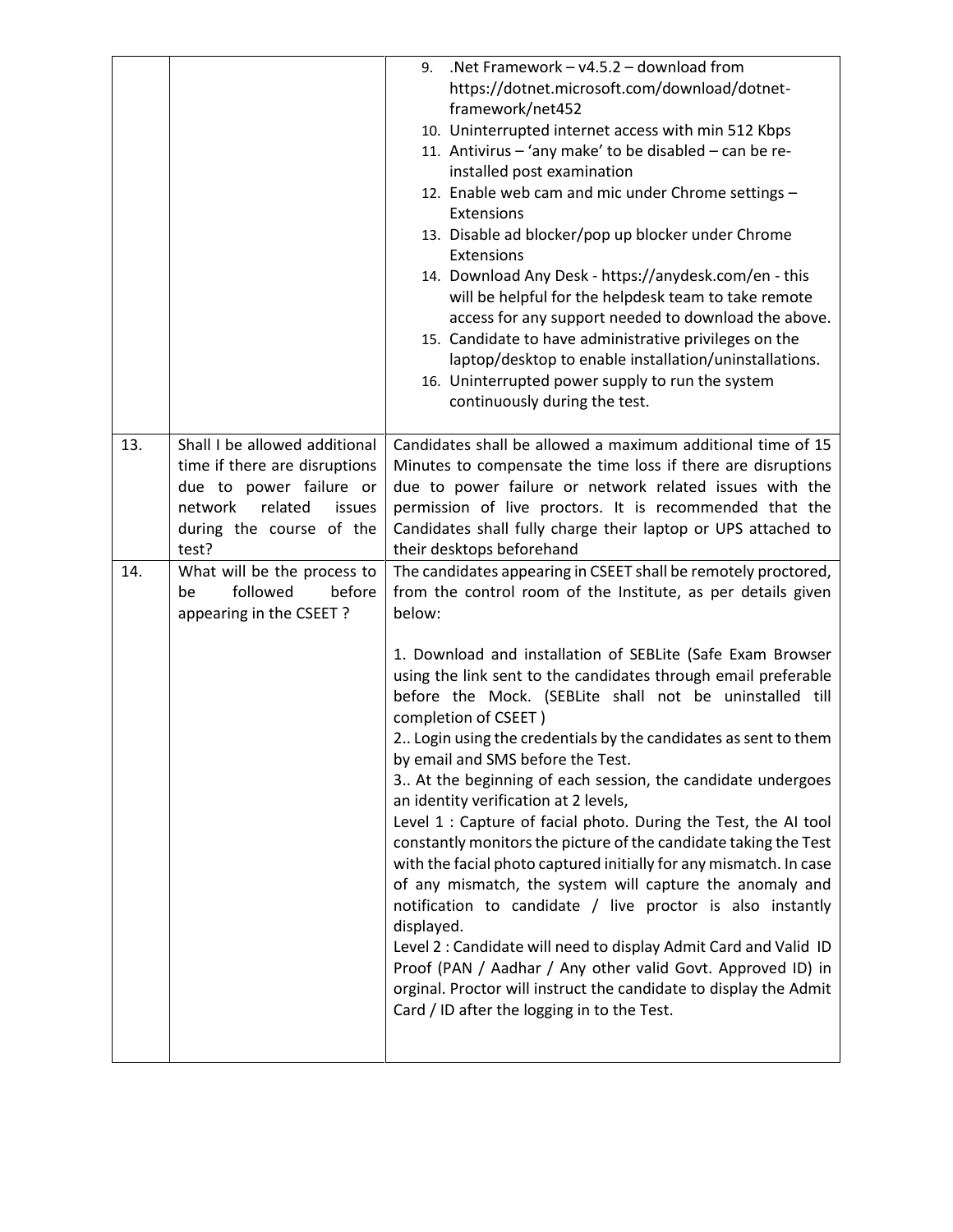| 15. | I am a person wearing<br>spectacle, but in Admit Card<br>photo is without spectacles.<br>Will there be a problem in<br>taking the Test?                           | The facial mismatch is done by capturing the photo live at the<br>commencement of the test and system will capture both the<br>images for record.                                                                                                                                                                                                                                                                                                                                                                                                                                                                                                                                                                                                                                                                                                                                                                                                                                                                                                                                                                                                                                                                                                                                                   |
|-----|-------------------------------------------------------------------------------------------------------------------------------------------------------------------|-----------------------------------------------------------------------------------------------------------------------------------------------------------------------------------------------------------------------------------------------------------------------------------------------------------------------------------------------------------------------------------------------------------------------------------------------------------------------------------------------------------------------------------------------------------------------------------------------------------------------------------------------------------------------------------------------------------------------------------------------------------------------------------------------------------------------------------------------------------------------------------------------------------------------------------------------------------------------------------------------------------------------------------------------------------------------------------------------------------------------------------------------------------------------------------------------------------------------------------------------------------------------------------------------------|
| 16. | of<br>Which<br>actions<br>the<br>candidates<br>shall<br>be<br>considered as violation of<br>rules against which Live<br>Proctors are empowered to<br>take action? | If candidate is violating any rules during the test or trying to<br>adopt any unfair means, the system will automatically collect<br>data based on the following parameters and will immediately<br>alert the online live proctor :<br>Focus changed to a different window: Candidate tabs out of<br>$\bullet$<br>the test taking window.<br>Browser not supported: Candidate is using an older<br>٠<br>browser version<br>Webcam is disabled: Candidates web cam is disabled<br>٠<br>Face is not visible in the camera: Candidate is not not<br>focusing on the screen.<br>Several faces in front of the camera: There are other people<br>$\bullet$<br>along with the test taker.<br>Face does not match the profile: Candidate taking the Test<br>٠<br>is not the same person whose photo was captured in before<br>starting the Test and as per the Admit Card.<br>Microphone muted or its volume is low: Candidate has<br>muted the microphone Conversation or noise in the<br>background: System has captured background noise.<br>Screen activities are not shared: Candidate has stopped<br>٠<br>screen share activity<br>Second display is used: Additional display like extended<br>$\bullet$<br>monitor has been connected.<br>Full-screen mode is disabled: Candidate has disabled full |
|     |                                                                                                                                                                   | screen mode                                                                                                                                                                                                                                                                                                                                                                                                                                                                                                                                                                                                                                                                                                                                                                                                                                                                                                                                                                                                                                                                                                                                                                                                                                                                                         |
| 17. | How the Live Proctors shall<br>be controlling the conduct of<br>CSEET?                                                                                            | There shall be Live proctors. A session that is in progress, shall<br>be watched online :<br>Proctor can chat with a test taker in an active chat session.<br>Proctor can communicate with test taker via microphone<br>(sound only) or the camera (video + sound) modes<br>Session saves photos of the test taker's face and periodic<br>(every minute) snapshots of the test taker's webcam and<br>screen<br>Each session is finished either by the test taker, or<br>automatically after the end of the allotted time, or by the<br>proctor. All audio, video, text messages and recorded<br>events are saved in the system and are attached to the<br>session protocol<br>At the end of the session, the proctor leaves a comment<br>٠<br>(Positive or Negative) depending on the conduct of the test<br>taker during the test taking. If there were no violations<br>during the session, then the proctor makes a positive<br>conclusion and confirms the session.                                                                                                                                                                                                                                                                                                                             |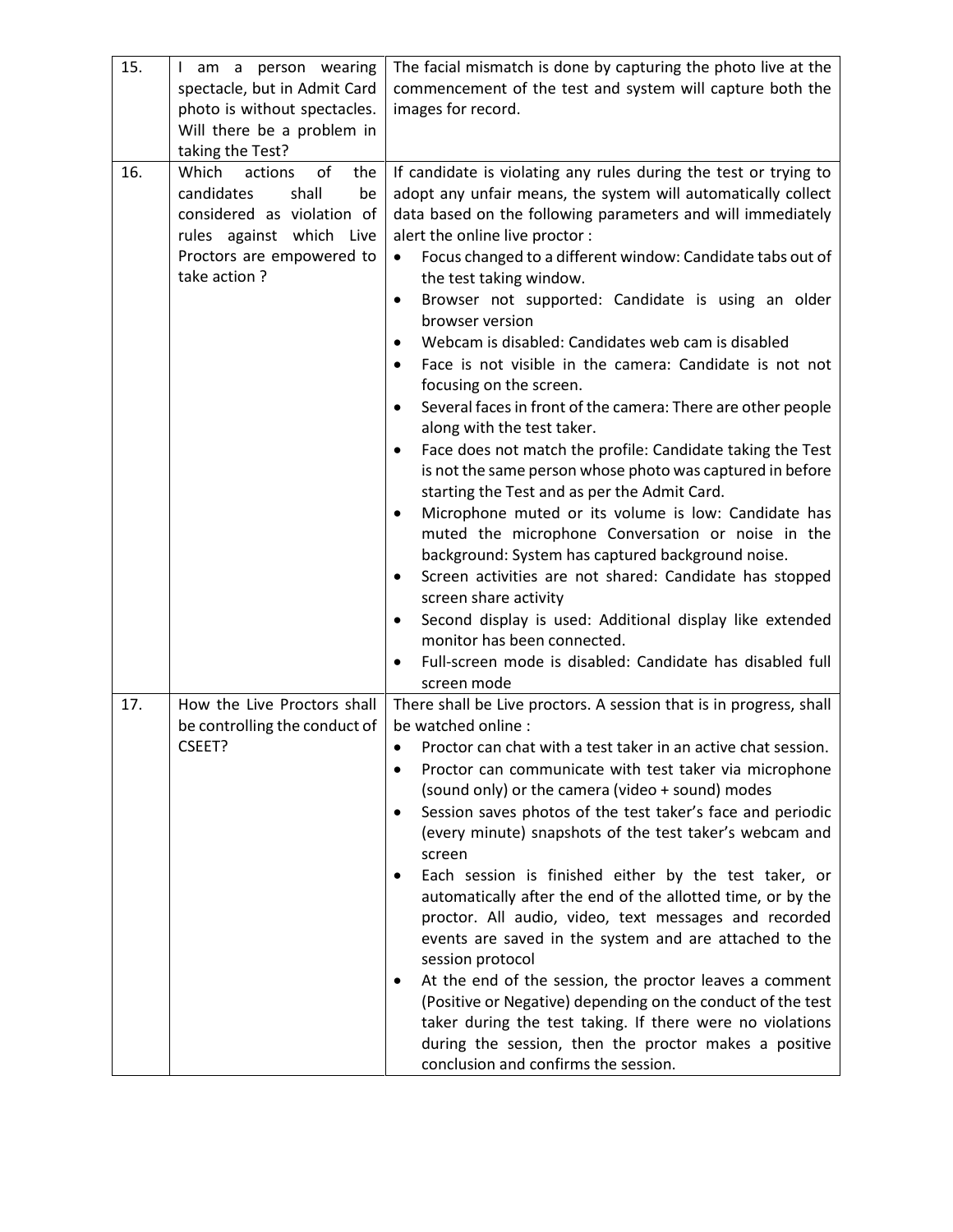| 18. | If any candidate wants to<br>chat to live proctor, how to<br>proceed.                                              | The candidate can wave his/her hand in front of Camera /<br>Webcamera.                                                                                                                                                                                                                                                                                                                                                                                                                                                                                                                                                                                                                                                                                                                                                                                                                                                                                                                                                                                                                                                                                                                                                                                                                                                                                                                                                            |
|-----|--------------------------------------------------------------------------------------------------------------------|-----------------------------------------------------------------------------------------------------------------------------------------------------------------------------------------------------------------------------------------------------------------------------------------------------------------------------------------------------------------------------------------------------------------------------------------------------------------------------------------------------------------------------------------------------------------------------------------------------------------------------------------------------------------------------------------------------------------------------------------------------------------------------------------------------------------------------------------------------------------------------------------------------------------------------------------------------------------------------------------------------------------------------------------------------------------------------------------------------------------------------------------------------------------------------------------------------------------------------------------------------------------------------------------------------------------------------------------------------------------------------------------------------------------------------------|
| 19. | Where I can contact in case<br>of technical issues before<br>the commencement of the<br>Test?                      | In case of any technical issues during the Test process,<br>candidates can reach out to Help Desk Number : 9513850016,<br>9513850025 to resolve their issues. Helpline will be operation<br>from 22 <sup>nd</sup> August 2020.                                                                                                                                                                                                                                                                                                                                                                                                                                                                                                                                                                                                                                                                                                                                                                                                                                                                                                                                                                                                                                                                                                                                                                                                    |
| 20. | What will happen if there<br>are disruptions during the<br>course of the Test?                                     | The issues faced by candidates during the test, viz. No network<br>connection, network disconnection due to Wifi disabled, no<br>internet connectivity, Power cut, etc. In such a scenario, the<br>candidate will be allowed to login again and continue from the<br>last question attempted. Remote proctor shall keep tab on such<br>instances.<br>Candidates shall be allowed a maximum additional time of 15<br>Minutes to compensate the time loss if there are disruptions<br>due to power failure or network related issues with the                                                                                                                                                                                                                                                                                                                                                                                                                                                                                                                                                                                                                                                                                                                                                                                                                                                                                       |
| 21. | Will there be a Mock Test<br>before the CSEET?                                                                     | permission of live proctors.<br>Candidates may attempt a mock test of around 1 hour. Mock<br>test for August, 2020 Session is proposed to be held on<br>Saturday, 22 <sup>nd</sup> August 2020. The mock test will be conducted<br>for candidates to familiarize themselves with the remote<br>proctoring process. Detailed information about appearing in<br>the mock test shall be sent to candidates separately.                                                                                                                                                                                                                                                                                                                                                                                                                                                                                                                                                                                                                                                                                                                                                                                                                                                                                                                                                                                                               |
| 22. | What is the process to be<br>followed by the candidates<br>login<br>before<br>after<br>but<br>attempting the Test? | I. Please read through the instructions carefully. In case of any<br>doubt or question about functioning of the Test Window,<br>candidates may seek advice/guidance from the Remote Proctor<br>on duty. No query/ies over phone shall be entertained after the<br>commencement of Test.<br>II. Each question is followed by four alternative answer marked<br>as A, B, C and D. The candidate shall choose the most<br>appropriate answer to each question and mark the same<br>through click of mouse against the appropriate answer. Chosen<br>answer will be highlighted and will automatically be saved. The<br>questions may be answered in any order within the stipulated<br>time.<br>III. Candidates can make changes in their answer already<br>chosen/marked by simply clicking the other answer option of<br>their choice at any time before conclusion of Test or before<br>clicking "END TEST" Button.<br>IV. Candidates shall not click "END TEST" button followed by<br>warnings with "PLEASE CONFIRM" button until they have<br>completed all the questions of all sections of the Test and<br>intend for submission of the Test. The Test shall NOT RE-START<br>once "CONFIRM" button is clicked.<br>V. Countdown clock will start on commencement of Test and<br>the same will be displayed on the top right hand corner of the<br>Test Window for the remaining time available to a candidate for<br>the Test. |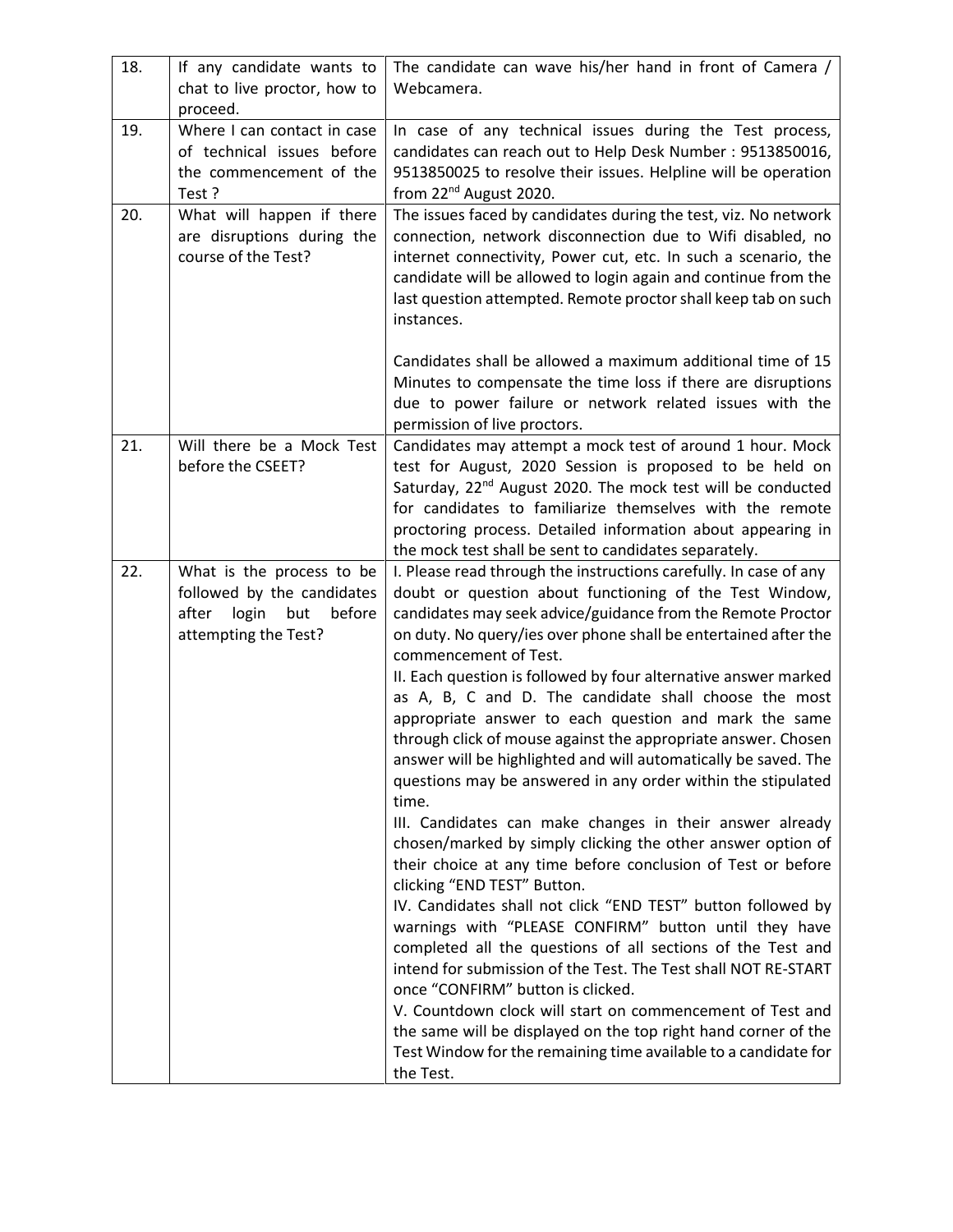|     |                                                                                         | VI. During the Test, the candidates can use the "Marked for<br>Review" option by clicking on "Marked for Review" button, if<br>they wish to review or revisit the question later.<br>VII. In case of restarting / shut down of computer due to<br>technical reasons, immediately report the same to the Proctor<br>on duty. Answers already marked and time of the test will be                                                                                                                                                                                                                                                                                                                                                                                                                                                                                                                                                                                                                                                                                                                                                                                                                                                                                                                                                        |
|-----|-----------------------------------------------------------------------------------------|----------------------------------------------------------------------------------------------------------------------------------------------------------------------------------------------------------------------------------------------------------------------------------------------------------------------------------------------------------------------------------------------------------------------------------------------------------------------------------------------------------------------------------------------------------------------------------------------------------------------------------------------------------------------------------------------------------------------------------------------------------------------------------------------------------------------------------------------------------------------------------------------------------------------------------------------------------------------------------------------------------------------------------------------------------------------------------------------------------------------------------------------------------------------------------------------------------------------------------------------------------------------------------------------------------------------------------------|
|     |                                                                                         | saved and the candidate will be able to resume the test from<br>the exact point that last appeared before him/her.                                                                                                                                                                                                                                                                                                                                                                                                                                                                                                                                                                                                                                                                                                                                                                                                                                                                                                                                                                                                                                                                                                                                                                                                                     |
| 23. | Shall I be allowed to attempt<br>questions<br>the<br>in<br>any<br>sequence/ order?      | Yes. Students may attempt the questions in any sequence/<br>order.                                                                                                                                                                                                                                                                                                                                                                                                                                                                                                                                                                                                                                                                                                                                                                                                                                                                                                                                                                                                                                                                                                                                                                                                                                                                     |
| 24. | Kindly let me know the<br>method of taking the test in<br>detail?                       | The navigational instructions shall be as under :<br>I. Click "Start Test" button below to start the test.<br>II. Select the correct answer for each question. Then click "Next"<br>button to move to the Next Question.<br>III. Click on "Previous" button to move to the Previous Question.<br>IV. You can Bookmark any number of Questions by clicking on<br>"Mark" (for review) button; you can remove the Bookmark by<br>clicking on it again.<br>V. You can change your response for any question before<br>submitting the test by marking the new response (Radio<br>Button). You can unattempt any question by using the "Clear"<br>button to mark the Question unanswered.<br>VI. Every time you select an option or a particular question,<br>following changes can be seen on Question Panel. • Questions<br>that are Not Visited, are marked in "WHITE" color.• Questions<br>that are Not Answered, are marked in "RED" color.• Questions<br>that are Answered, are marked in "GREEN" color.•<br>Questions that are Not Answered & Marked for Review, are<br>marked in "ORANGE" color Questions that are Answered &<br>Marked, are marked in "BLUE" color with a tag<br>VII. After completion of your test, click "End Test" button to<br>submit the test. End test button will be visible ONLY in the "Last<br>Question". |
|     |                                                                                         | VIII. Your "Test Summary" will be displayed once you click on<br>"End Test".                                                                                                                                                                                                                                                                                                                                                                                                                                                                                                                                                                                                                                                                                                                                                                                                                                                                                                                                                                                                                                                                                                                                                                                                                                                           |
| 25. | What are the precautions to<br>be taken by the candidates<br>while attempting the Test? | The webcam must be installed strictly in front of the system<br>1.<br>on the top of the monitor, to show your face clearly. Any<br>other forms of camera installation are not permitted and<br>will be liable for necessary actions.                                                                                                                                                                                                                                                                                                                                                                                                                                                                                                                                                                                                                                                                                                                                                                                                                                                                                                                                                                                                                                                                                                   |
|     |                                                                                         | The Candidate's face must be fully framed, and no partial<br>2.<br>or complete exit from the camera's field of view is<br>permitted.                                                                                                                                                                                                                                                                                                                                                                                                                                                                                                                                                                                                                                                                                                                                                                                                                                                                                                                                                                                                                                                                                                                                                                                                   |
|     |                                                                                         | The candidate's face should be in the centre of the<br>3.<br>webcam's field and eye contact/focus on the screen<br>thrughout the duration of the test.                                                                                                                                                                                                                                                                                                                                                                                                                                                                                                                                                                                                                                                                                                                                                                                                                                                                                                                                                                                                                                                                                                                                                                                 |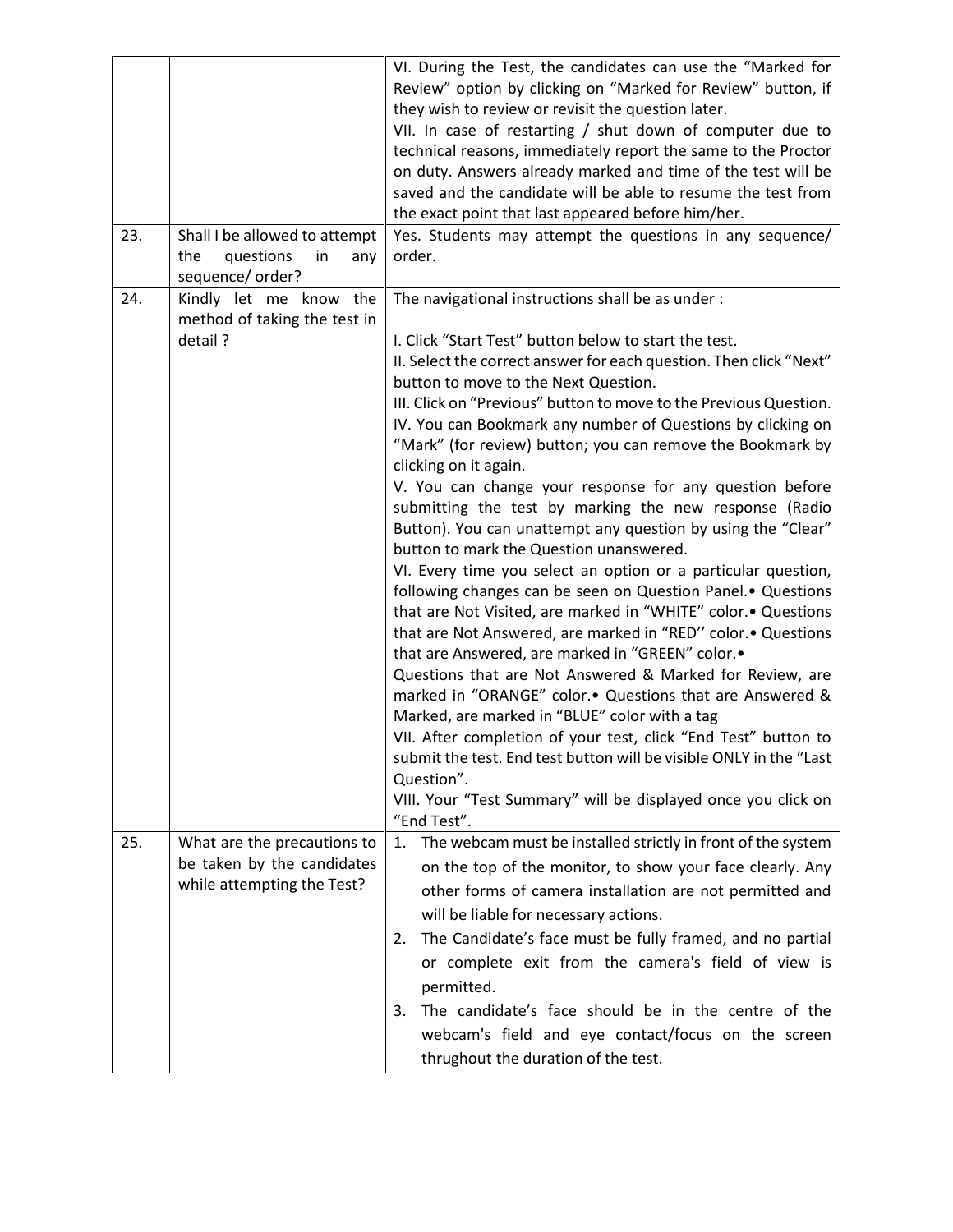|     |                               | Candidate should ensure that his/her face is evenly lit, and<br>4. |
|-----|-------------------------------|--------------------------------------------------------------------|
|     |                               | there should not be light source behind candidate face.            |
|     |                               | Hair, clothing, hands, or anything else should not cover the<br>5. |
|     |                               | face area at any point in time, throughout the test duration.      |
|     |                               | Sunglasses not to be worn during the test. Only transparent<br>6.  |
|     |                               | and non-reflecting lenses/glasses are allowed.                     |
|     |                               |                                                                    |
|     |                               | The Candidate should take the test in solitude and there<br>7.     |
|     |                               | should not be anyone else in the room apart from the test          |
|     |                               | taker.                                                             |
|     |                               | It is prohibited to leave the workplace during the<br>8.           |
|     |                               | examination, and such an act may result in termination of          |
|     |                               | the examination, or other actions as deemed appropriate.           |
|     |                               | There should not be voices or noise in the background<br>9.        |
|     |                               | throughout the duration of the test. Candidate shall not           |
|     |                               | converse to anyone during the test or read question(s) /           |
|     |                               | answer(s) aloud.                                                   |
|     |                               | 10. The exam must be taken in safe exam browser with a full        |
|     |                               | screen window. You cannot switch to other applications             |
|     |                               | (including another Browsers/Browser-Tab) or minimize the           |
|     |                               | browser.                                                           |
|     |                               | 11. All programs e.g. skype, zoom, etc. or applications like MS    |
|     |                               | Teams etc. that use the webcam, mic & screen share should          |
|     |                               | not be used during the test.                                       |
|     |                               | 12. The materials and contents of the examination should not       |
|     |                               |                                                                    |
|     |                               | be recorded in any way.                                            |
|     |                               | 13. Do not use unfair means during examination like mobile,        |
|     |                               | other app support, using google etc. It can result in              |
|     |                               | disqualification. Read and follow Instructions to the              |
|     |                               | candidates.                                                        |
|     |                               | 14. After completing the exam, please follow the exit sequence     |
|     |                               | to come out from the safe exam browser. Press Alt+Esc key          |
|     |                               | together in sequence to come out from the safe exam                |
|     |                               | browser (SEB). Alt+Esc key shall only be pressed after final       |
|     |                               | submission of your test.                                           |
|     |                               | 15. Antivirus should be disabled, uninstall or should allow the    |
|     |                               | web camera and mic to run through chrome browser.                  |
|     |                               | 16. SEBLite shall not be uninstalled from your computer /          |
|     |                               | laptop until your examination is over.                             |
| 26. | What<br>will<br>be<br>Login   | There will be Generic Login ID and Password for all the students   |
|     | credentials<br>(Login<br>&    | and students can login for the Mock Test as per their batch        |
|     | Password) for Mock Test?      | time.                                                              |
| 27. | Can I use mobile hot spot for | Yes, if requisite speed is available. (Min 512 Mb, preferred 1-2   |
|     | internet?                     | GB). Mobile shall be kept out of your reach during the test.       |
| 28. | Can I use mobile or Tablet    | No. Mobile Phones and Tablets are not allowed. The candidates      |
|     | for the Test?                 | should use Desktop/ Laptop with requisite specifications.          |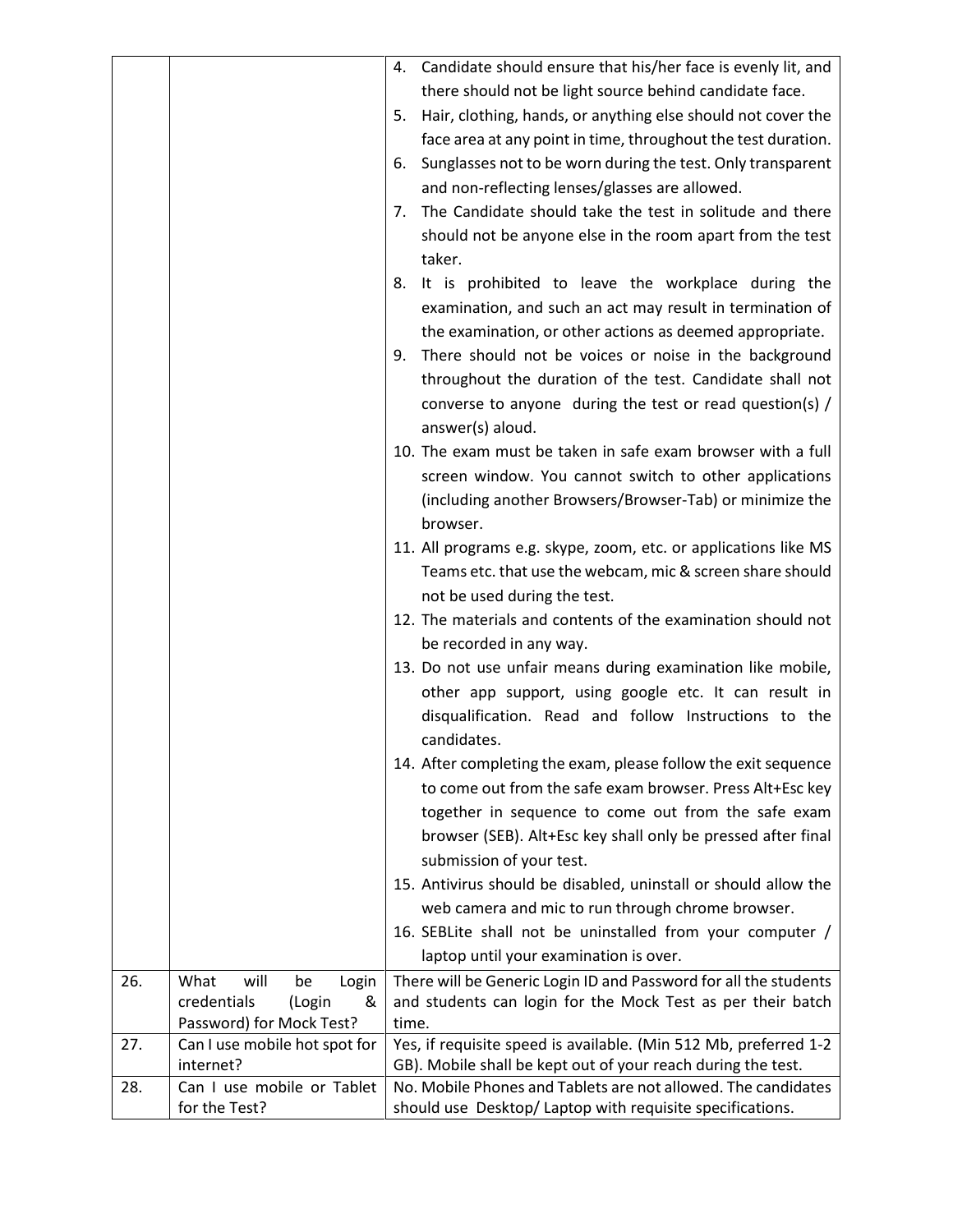| 29. | Which are the preferred                                                                                                                   | Chrome<br>Download<br>from<br>latest                                                                                                                                                                                                                                                                                                                                                                                                                                                                                  |
|-----|-------------------------------------------------------------------------------------------------------------------------------------------|-----------------------------------------------------------------------------------------------------------------------------------------------------------------------------------------------------------------------------------------------------------------------------------------------------------------------------------------------------------------------------------------------------------------------------------------------------------------------------------------------------------------------|
|     | browsers to be used?                                                                                                                      | https://www.google.com/intl/en_in/chrome/                                                                                                                                                                                                                                                                                                                                                                                                                                                                             |
| 30. | How do we know that my<br>Desktop or Laptop meeting<br>the system requirement for<br>CSEET?                                               | Mock test is intended to familiarize students to the test<br>environment an also validate the compatibility of the hardware.<br>If a student encounters any technical issue, can contact<br>technical support notified on the email sent to all the<br>candidates and in the admit card (All Working Days from 10:00<br>AM to 6:00 PM, excluding Sunday).                                                                                                                                                             |
| 31. | Can a candidate login before<br>or after Start time?                                                                                      | Candidates are advised to login 15 minutes before start time to<br>go through Instructions Page. But s/he will be only allowed to<br>start the Test at the exact time of Batch Start Time. Candidates<br>will be not allowed to login after 15 minutes of the Start of the<br>Test (Example -Login is not allowed after 10.15 AM for batch<br>Time-10AM to 12 PM).                                                                                                                                                    |
| 32. | What to do if candidate's<br>crashed<br>system got<br>or<br>interrupted in between in<br>between the Test?                                | After starting the Test, in case a student gets Genuine<br>Disconnection from Server due to Power or Internet failure, in<br>such case he/ she is able to login again after 2-3 minutes, the<br>examination shall be resumed from the Instance of the Time of<br>Disconnection. All his/ her previously attempted answers will<br>remain save and he/ she can resume attempting further.<br>Note: - Exam will start from the time and Question where it is<br>ended and clock will continue till the prescribed time. |
| 33. | What to do if candidate's<br>system got<br>crashed<br>or<br>interrupted in one device?<br>Can the candidate login from<br>another device? | Yes, after starting the Test, in case a student gets Genuine<br>Disconnection from Server due to Power or Internet failure, in<br>such case he/ she is able to login again after 2-3 minutes from<br>another device. The server will allow only one device for the<br>Test at a time.                                                                                                                                                                                                                                 |
| 34. | Invalid<br>Login<br>ID<br>and<br>Password error<br>reported<br>while logging in?                                                          | Please cross check Login ID and Password, you are entering<br>correct details. Please check the case sensitivity in keyboard<br>and if still facing same issue please call technical support team<br>at the helpline numbers.                                                                                                                                                                                                                                                                                         |
| 35. | I am not allowed to start the<br>Test while logging in?                                                                                   | Check for Internet Connectivity. Please check your Batch<br>Schedule for your respective subjects in Email or Admit card to<br>ensure you are Logging in to correct batch time. If problem still<br>persists, please call technical support team at the helpline<br>numbers.                                                                                                                                                                                                                                          |
| 36. | My Test Page shows error<br>message- "Question Paper is<br>downloading" or" Contact<br>Test Center Administrator".<br>What to do?         | Check for Internet Connectivity. Logout and Login after 2-3<br>minutes with proper Internet Connectivity. If problem still<br>persists, please call technical support team at the helpline<br>numbers.                                                                                                                                                                                                                                                                                                                |
| 37. | How will we come to know<br>which are the questions left<br>unanswered?                                                                   | There will be a panel left side on computer screen showing all<br>the question numbers in different colour which will indicate the<br>questions Answered, left unanswered or marked for review.                                                                                                                                                                                                                                                                                                                       |
| 38. | Can the candidates change<br>their Answers?                                                                                               | Yes, during the exam any time candidates can change their<br>answers.                                                                                                                                                                                                                                                                                                                                                                                                                                                 |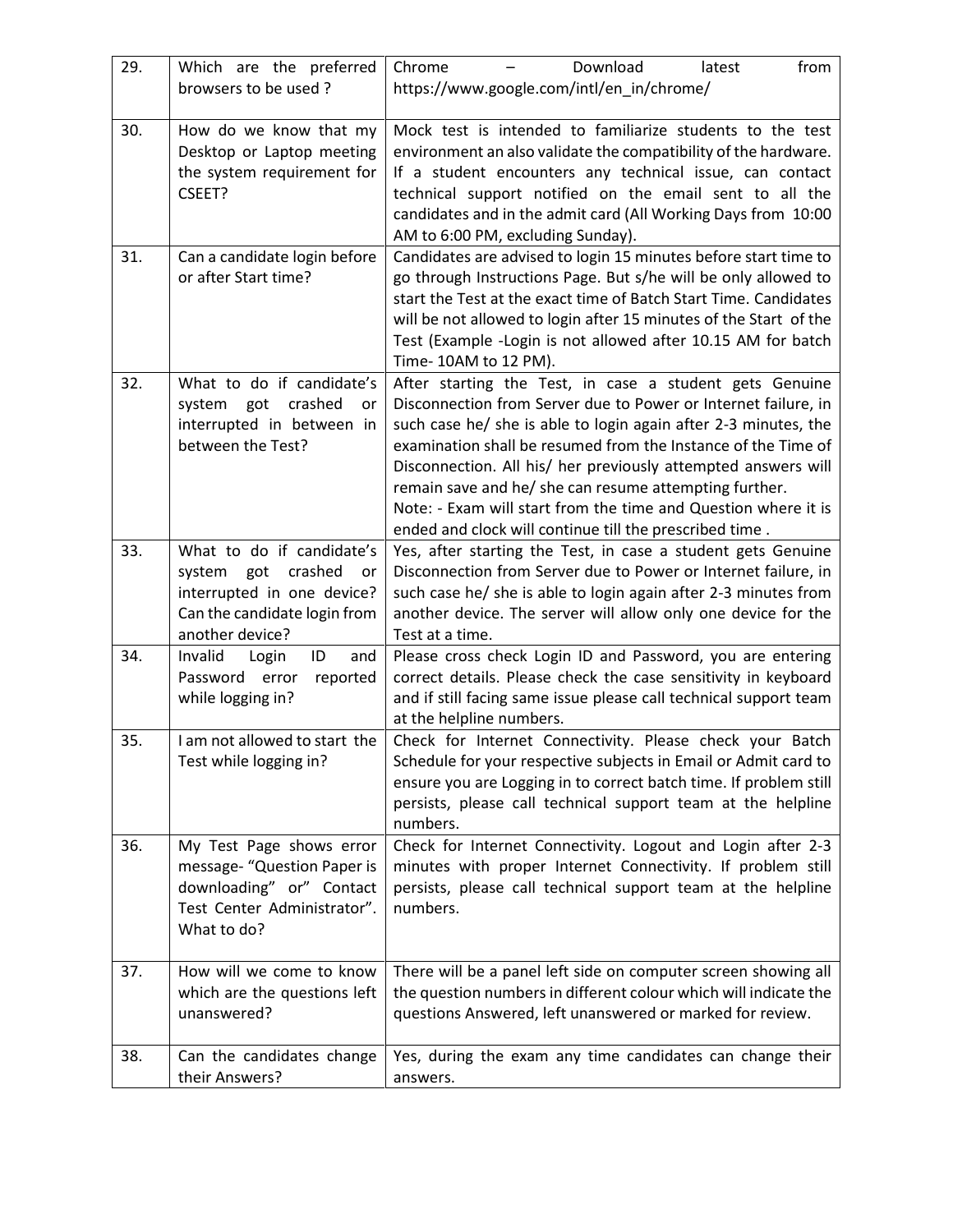| 39. | How to submit the test?           | "END Test" button to end the Test will appear in the last                                                                            |
|-----|-----------------------------------|--------------------------------------------------------------------------------------------------------------------------------------|
|     |                                   | question only. By clicking the end test button candidate can                                                                         |
|     |                                   | submit the test. The End Test Button will appear only after 90                                                                       |
|     |                                   | minutes of commencement of the Test.                                                                                                 |
| 40. | contact ICSI for<br>How to        | A Candidate can register their queries with the ICSI or can also                                                                     |
|     | support<br>and<br>assistance      | contact helpline number on all working Days, from 10:00 AM to                                                                        |
|     | related to the Test?              | 6:00 PM excluding Sunday.                                                                                                            |
|     |                                   |                                                                                                                                      |
| 41. | What are the precautionary        | As the test duration is 2 Hours and one should have sufficient                                                                       |
|     | measures to be taken for          | power backup/ charge in the Laptop/ Desktop/ etc. to run for 2                                                                       |
|     | Failure/Laptop<br>power           | hours' duration. It is advisable to fully charge the UPS/ Battery                                                                    |
|     | Battery discharge?                | of Laptop/ Desktop etc. well in advance. One should also get                                                                         |
|     |                                   | such device connected to Power while appearing the Exams, so                                                                         |
|     |                                   | that there shall not be any failure/disruption of power during                                                                       |
|     |                                   | test.                                                                                                                                |
| 42. | During the exam, can a            | If any candidate is facing any technical issue, only such queries                                                                    |
|     | candidate take assistance         | are to be asked from live proctor.                                                                                                   |
|     | from live proctor, in case of     |                                                                                                                                      |
|     | any need?                         | If any candidate is having any issue regarding question paper,                                                                       |
|     |                                   | such queries are not to be asked from live proctor. Candidates<br>are advised to send such queries/concerns, after the test is       |
|     |                                   | over, to Joint Secretary, Directorate of Examinations, ICSI at                                                                       |
|     |                                   | exam@icsi.edu for consideration.                                                                                                     |
| 43. | How to contact help desk /        | Till the candidate is not logged in, he/she can use phone/mobile                                                                     |
|     | live proctor, if any candidate    | to contact helpdesk for resolving the technical queries and                                                                          |
|     | is facing any issue/problem       | assistance for login.                                                                                                                |
|     | while appearing in the test?      | After login and test process has commenced then candidates                                                                           |
|     |                                   | cannot use phone/mobile. During the test process, candidates                                                                         |
|     |                                   | should use only chat box or built-in mic of system to contact the                                                                    |
|     |                                   | live proctor for any assistance. The candidate can also wave                                                                         |
|     |                                   | his/her hand before web camera.                                                                                                      |
|     |                                   | USE OF MOBILE PHONE AND ELECTRONIC GADGETS DURING                                                                                    |
|     |                                   | THE TEST IS STRICTLY PROHIBITED.                                                                                                     |
|     |                                   |                                                                                                                                      |
|     |                                   |                                                                                                                                      |
| 44. | What should be attire of          | It should be decent and presentable. Candidates should wear                                                                          |
|     | candidates appearing in test<br>? | such clothes presuming as if they are physically sitting in Exam<br>center and appearing for the test. Candidates are advised to sit |
|     |                                   | properly and comfortably on table/chair in right posture to                                                                          |
|     |                                   | appear in test. They should not lie-down on bed or do not sit in                                                                     |
|     |                                   | awkward positions.                                                                                                                   |
| 45. | What should be setting in         | Setting of room should be maintained in exam like                                                                                    |
|     | where<br>from<br>the<br>room      | environment, disciplined and without any disturbances.                                                                               |
|     | candidate is appearing for        | Surroundings of room should be neat & clean. During the exam,                                                                        |
|     | the test?                         | live proctor may ask the candidate to show the 360 degree view                                                                       |
|     |                                   | of the room.                                                                                                                         |
| 46. | What is 360 degree view?          | All around rotating the Camera for taking picture / view of the                                                                      |
|     |                                   | surrounding of the candidate where he /she is appearing for the                                                                      |
|     |                                   | Test.                                                                                                                                |